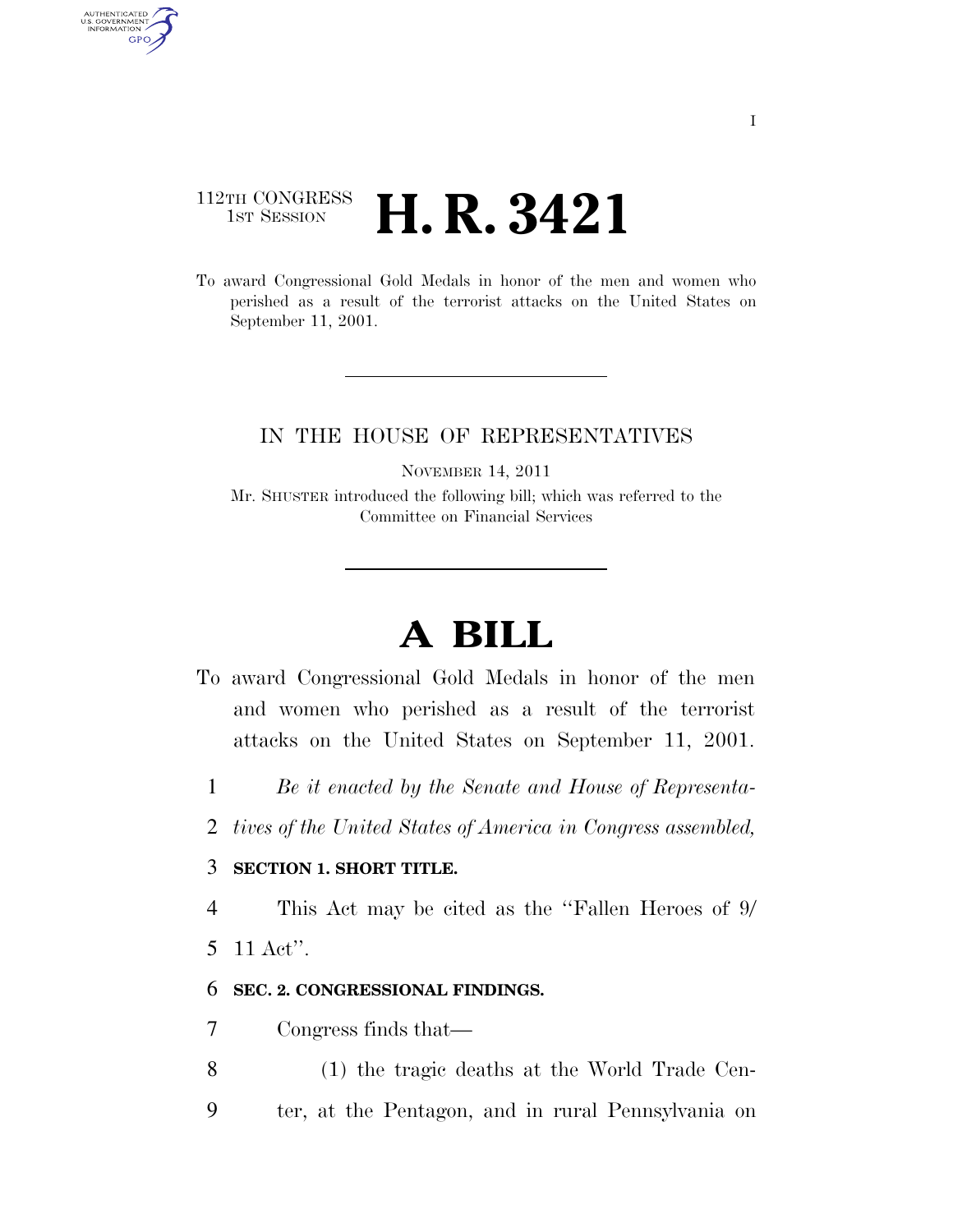September 11, 2001, have forever changed our Na-tion;

 (2) the officers, emergency workers, and other employees of State and local government agencies, including the Port Authority of New York and New Jersey, and of the United States government and others, who responded to the attacks on the World Trade Center in New York City and perished as a result of the tragic events of September 11, 2001 (including those who are missing and presumed dead), took heroic and noble action on that day;

 (3) the officers, emergency rescue workers, and employees of local and United States government agencies, who responded to the attack on the Pen- tagon in Washington, DC, took heroic and noble ac- tion to evacuate the premises and prevent further casualties of Pentagon employees;

 (4) the passengers and crew of United Airlines Flight 93, recognizing the imminent danger that the aircraft that they were aboard posed to large num- bers of innocent men, women and children, Amer- ican institutions, and the symbols of American de- mocracy, took heroic and noble action to ensure that the aircraft could not be used as a weapon; and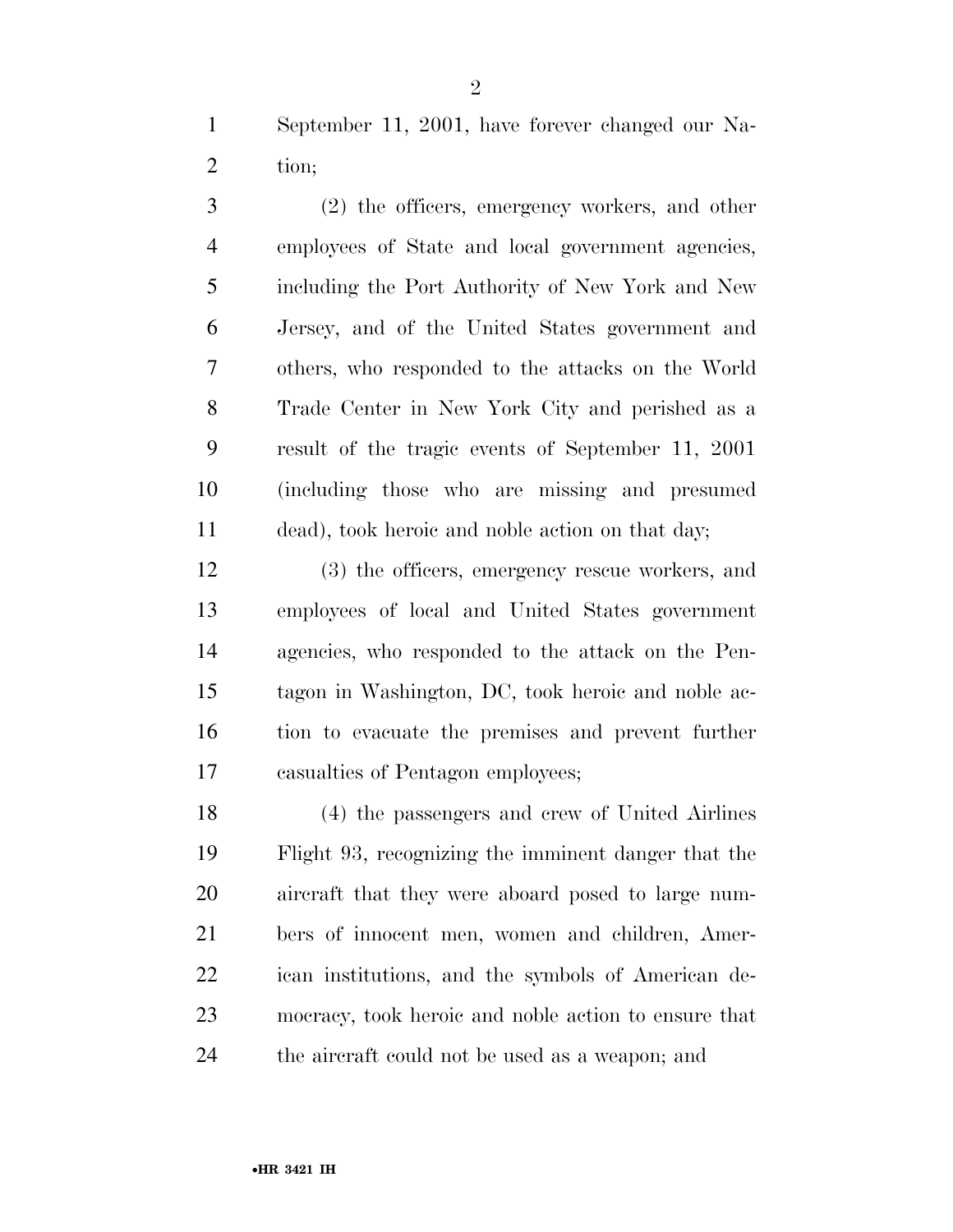(5) given the unprecedented nature of the at- tacks against the United States of America and the need to properly demonstrate the support of the country for those who lost their lives to terrorism, it is fitting that their sacrifice be recognized with the award of an appropriate medal.

#### **SEC. 3. CONGRESSIONAL GOLD MEDAL.**

(a) AWARD.—

 (1) AUTHORIZED.—The Speaker of the House of Representatives and the President pro tempore of the Senate shall make appropriate arrangements for the award, on behalf of Congress, of 3 gold medals of appropriate design in honor of the men and women who perished as a result of the terrorist at- tacks on the United States on September 11, 2001. (2) DISPLAY.—Following the award of the gold medals referred to in paragraph (1), one gold medal shall be given to each of— (A) the Flight 93 National Memorial in Pennsylvania, (B) the National September 11 Memorial and Museum in New York, and

 (C) the Pentagon Memorial at the Pen-tagon,